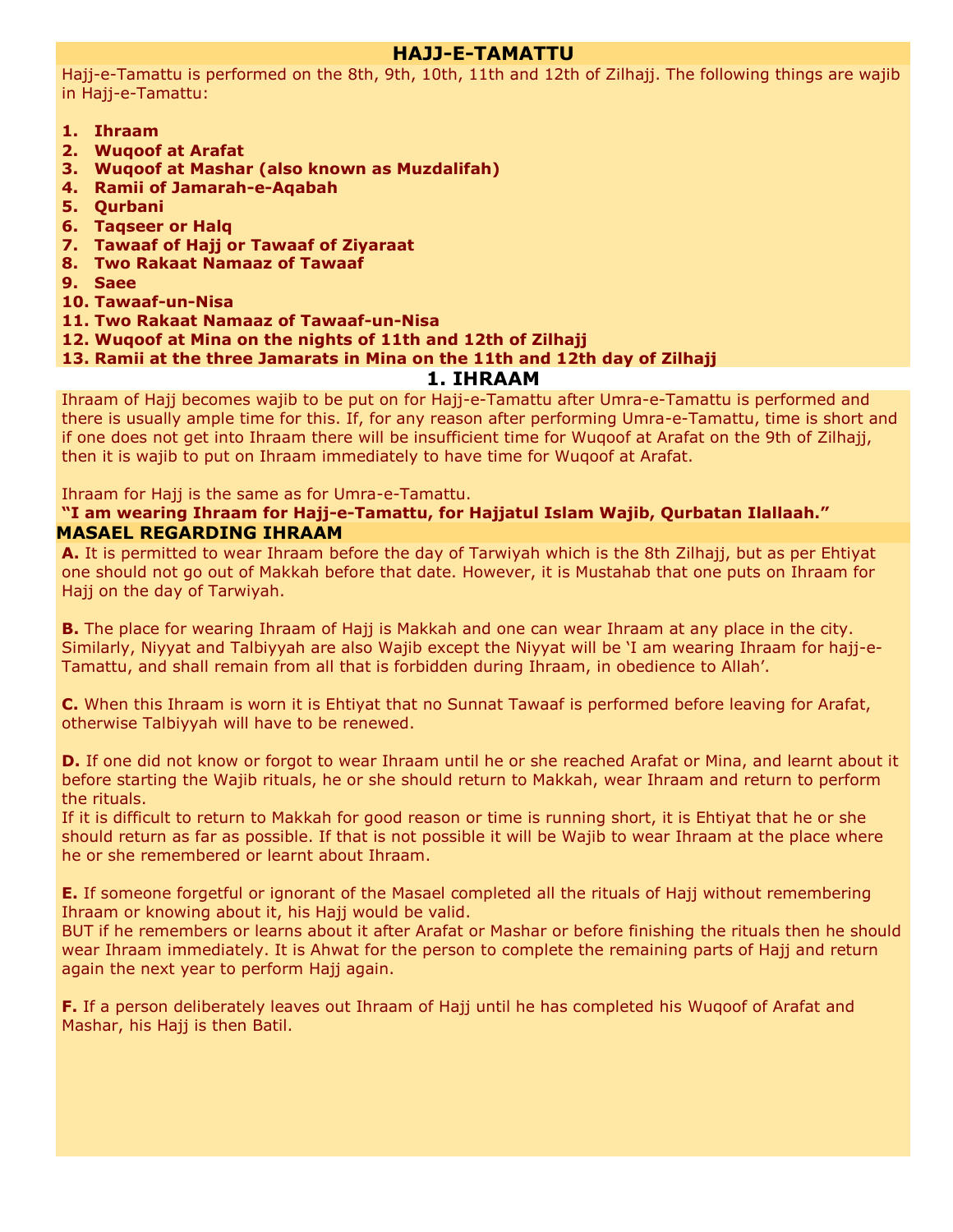# **2. WUQOOF AT ARAFAT (HALTING AT ARAFAT)**

Wuqoof at Arafat is Wajib, which means to halt or stay there, as per Ehtiyat-e-Wajib, from Dhuhr on the 9th of Zilhajj until Maghrib. One has to remain within the bounds of Arafat during that time. This is the normal time for Wuqoof, it makes not difference whether one moves around or whether one sleeps (for part of the night/day) or stays awake.

Wuqoof at Arafat should be with a Niyyat of Wajib, stating that

"I am performing Wuqoof (halting) in Arafat today from Zawaal (just before Dhuhr) to Sunset for Hajj-e-Tamattu, for Hajjatul Islam Wajib, Qurbatan Ilallaah."

### **MASAELS REGARDING WUQOOF IN ARAFAT**

**A.** If a person remains asleep or unconscious from Dhuhr to Maghrib on the day of Arafat, his Wuqoof at Arafat would be Batil. BUT if one was at Arafat before Dhuhr and intended to do Wuqoof and then fell asleep with the intention of Wuqoof in mind, the Wuqoof would be valid, even if one did not wake up until Maghrib. If one sleeps after Dhuhr after making Niyyat, it is permissible and Wuqoof is valid.

**B.** Although as per Ehtiyat, it is Wajib that a pilgrim stays in Arafat from Dhuhr until Maghrib, the actual Rukn is to be present between Dhuhr and Maghrib for a certain time, so that it can be said that one stopped there and performed Wuqoof.

**C.** Anyone intentionally failing to stay for that much time will render his Hajj Batil., even if he stays that night of 10th Zilhajj in Arafat for Wuqoof-e-Isterari (emergency case) and then proceeds for Wuqoof at Mashar.

**D.** BUT if someone forgets and misses out Wugoof at Arafat, is Hajj will not be Batil UNLESS he forgets or intentionally misses out Wuqoof at Mashar also, in which case his hajj would be Batil.

**E.** If a person deliberately delays his arrival at Arafat until after Dhuhr time, his Wuqoof will be valid, and no Kaffara is required. BUT his act would be against Ehtiyat and as it is wajib to be there from Dhuhr to Maghrib he will have committed a sin.

**F.** It is not permitted to leave Arafat before Maghrib and if someone does so deliberately and does not return on the same day, it is Wajib for him to sacrifice a camel on Eid day at Mina. If he cannot give that sacrifice he must fast for eighteen consecutive days.

**G.** It is Wajib for a person leaving Arafat before Maghrib to return to Arafat and stay there until Maghrib. If he repented and returned the same day to Arafat he would still need to give Kaffara as per Ehtiyat-e-Wajib.

**H.** If a person leaves Arafat before Maghrib out of forgetfulness or ignorance he must return the same day as soon as he remembers or learns about it. If he does not return he will have committed a sin and will need to give Kaffara as per Ahwat. However, if he remembers or learns about it after Maghrib then he has no liabilities.

### **MUSTAHAB PARTS OF WUQOOF AT ARAFAT**



• To put ones tent at a place called Namirah, which is joined to Arafat.

• To stay at the left side of the mount on level ground. It is Makrooh to climb the mountain after the niyyat of Wuqoof.

- To be with ones own companions during Wuqoof.
- To remain in Tahaarat and do a Ghusl.
- To avoid such things and acts that would distract one"s attention from acts of worship.
- To perform Dhuhr and Asr prayers together at it's prime time, with one Adhaan for both and two separate Iqamah.
- After Namaaz, to remain occupied with prayers, in a standing position.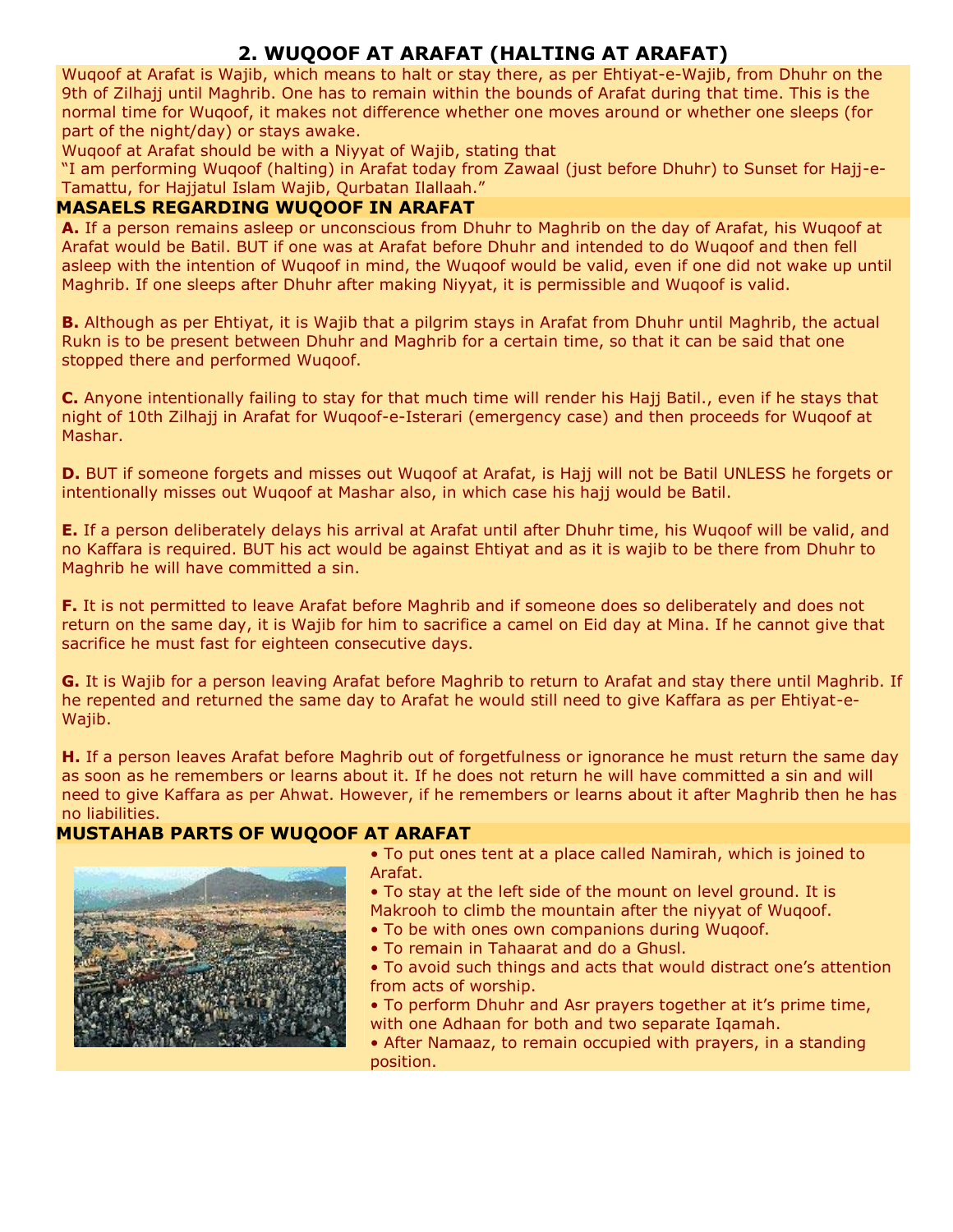• To remain standing during the entire Wuqoof. It is Makrooh to sit or to ride during Wuqoof, but if assuming a standing position all the time becomes irksome or a distraction away from acts of worship, then it is better to sit down.

• To pray and beseech Allah as much as one can, for this is the day of supplication to Allah. Nothing pleases Shaitan more than distracting the attention of man from his Creator.

• To seek refuge in Allah from Shaitan.

• To remember ones sins and lapses and seek forgiveness for them.

• To weep or give oneself to being tearful.

• To remain facing Qibla, and with all the attention and presence of mind, praise Allah and thank him for his bounties and glorify him.

• To recite:

100 times Allahu Akber

100 times Al-Hamdu Lillah

100 times Subhanallah

100 times La Illaha Illallah

100 times Ayatul Kursi

100 times Salawat

100 times Sura Al-Qadr

100 times La Hawla Wala Quwwata Illa Billah

100 times Sura Al-Ikhlas

• To pray for oneself, one"s parents and the Mo'mineen. It is recommended to mention at least forty names. It is reported that if someone prays for his Momin brothers, an angel is appointed to pray for him a thousand times.

• To spend all the time in Dua and Istighfar, remembering Allah. Some Ulema have stated that it is Wajib to do so.

• It is strongly recommended to read the Dua for this occasion, like the one in Saheefa-e-Kamila known as Dua-e-Arafat and that of Imam Hussein (A.S) and to read Ziyarat of Imam Hussein (A.S) and Dua of Imam Zainul Abedein (A.S). It is also Mustahab to recite a dua which is in Adabul Haramain page 244 and also to recite the dua given on Page 252 at sunset.

**3) WUQOOF AT MASHAR (HALTING AT MASHAR - Also Known As Muzdalifah)** Wuqoof at Mashar is Wajib to be done after Wuqoof at Arafat. This is a place situated between Arafat and Mina.

When the sun sets and Maghrib enters Arafat, pilgrim should proceed to Mashar and it is Ehtiyat-e-Wajib not to delay going there until Subhe Sadiq, although if one is unfortunate to reach there between Subhe Sadiq and sunrise, one's Hajj is valid. It is Wajib to spend the night at Mashar.

As per Ahwat, one should not avoid praying and remembering Allah at Mashar, even for a short time. The Niyyat for this Wuqoof should be

"I am performing Wuqoof at Mashar, from now until Subhe Sadiq, for Hajj-e-Tamattu, for Hajjatul Islam Wajib, Qurbatan Ilallaah."

When Subhe Sadiq comes, there will have to be another Niyyat for the second Wuqoof between Subhe Sadiq and sunrise:

"I will remain here at Mashar, from now until sunrise, for Hajj-e-Tamattu, for Hajjatul Islam Wajib, Qurbatan Ilallaah".

So there are two Wuqoof at Mashar. It is permissible to make one niyyat at the beginning, stating that two Wuqoof will be performed, one from night until Subhe Sadiq and one from Subhe Sadiq until sunrise.

#### **MASAELS REGARDING WUQOOF AT MASHAR**

A. While it is Wajib to remain in Mashar until sunrise as per Ahwat, it is also recommended to start moving out of Mashar shortly before sunrise providing one does not cross the valley of Mass'ar. However, it is safer not to enter this valley, one who crosses this valley will have committed a sin and should give one sheep as Kaffara.

B. The Rukn part of this Wuqoof if to be at Mashar for at least some time between Subhe Sadiq and sunrise so it can safely be said that the Wuqoof has been observed. If this Rukn was intentionally left out Hajj would be Batil unless one had performed the first Wuqoof (night to Subhe Sadiq). Again, one will have committed a sin and would have to give a sheep as Kaffara.

C. Those who have urgent work, elderly people, women and the sick may leave from Mashar to go to Mina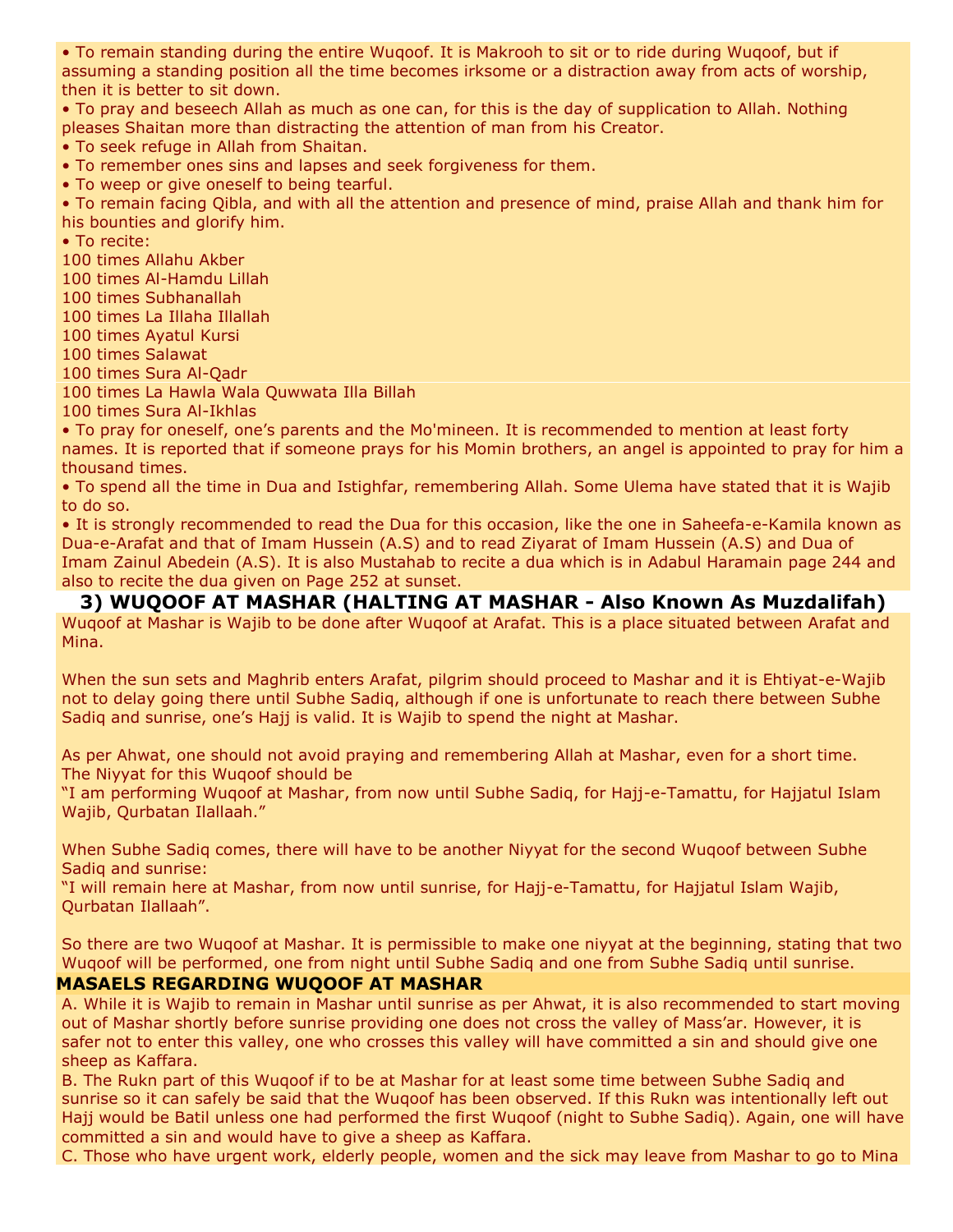before Subhe Sadiq, if they fear they will be greatly inconvenienced by the huge crowd if they waited until Subhe Sadiq. Their Hajj would be valid even if they left before Subhe Sadiq with no excuse provided they have performed Wuqoof at Arafat and the first Wuqoof at Mashar. For so doing, it will be Wajib upon them to give a Kaffara of one sheep.

D. If they forget or are ignorant of the masael and they leave Mashar before Subhe Sadiq, there will not be any Kaffara, however, if they remember or learn the rule and if there is the possibility of returning they should do so to observe the Wuqoof between Fajr and sunrise.

## **MUSTAHAB ACTS OF WUQOOF AT MASHAR**



• To leave Arafat slowly towards Mina, in a state of serenity, and ask for forgiveness from Allah.

• Postpone Magrhrib Namaaz and recite it together with Isha Namaaz at Mashar, It is mustahab to recite one Adhaan for both prayers, however an Iqamah for each of the prayers leaving no gap in between. If one wishes to perform Nafilah of Maghrib one can do so after Isha with the Niyyat of Raja.

- To remain on the right side of the valley.
- One should stay in tahaarat and pass the night in Ibadat
- There are Duas that are to be recited as per Adabul Haramain Pages 253 to 256
- It is Mustahab to pick up 70 pebbles in the night for throwing at the Jamaraats.

• When passing the Valley of Mohs'ar one should walk at little quicker for about 100 steps. If one is in a car or bus cross the place a bit faster.

## **4) RAMII OF JAMARAH-E-AQABAH (STRIKING OF PEBBLES)**

The first Wajib act in Mina is to throw seven pebbles at Jamarah Aqabah between sunrise and sunset on 10th Zilhajj (Eid Day).

If one forgets about it or omits it due to ignorance, one should do it on any day up until the 13th Zilhajj. If one does not remember to do it at all one should return the following year and do it again, if that is not possible one should appoint someone to do it on one"s behalf.

Ramii of Jamarah Aqabah can be done from all four directions and only from the lower level where the original part of the stone is. It is Ehtiyat-e-Mustahab when striking the pebbles to stand with ones back to the Qibla and reciting "Allahu Akber" at the time of striking.

It is not permissible to do Ramii at night, except for those who are ill or have a justified fear or valid excuse for not doing it during the day. Those are able to do Ramii at night are not permitted to appoint someone to do it for them in the day.

There is no difference in performing Ramii in the preceding night or the following night. If a pilgrim is unable to go and do Ramii every night, he can perform the Ramii of the three Jamaraats of all three days in one night.



#### **Conditions of Pebbles**

**a)** the pebbles must be small, picked up from the Haram, and it is better that they are the ones picked from Mashar.

**b**) they should not already have been used for Ramii.

**c)** the pebbles should be of several colours and about the size of a fingertip.

#### **Conditions of Ramii**

**1.** The Niyyat must be made first :

"I am striking seven pebbles at Jamarah Aqabah (the biggest pillar/Shaitaan), for Hajj-e-Tamattu, for Hajjatul Islam Wajib, Qurbatan Ilallaah."

**2.** When casting the pebbles one must be on one's feet.

**3.** One should hold the pebbles in the left hand and use the right hand to cast the pebbles

**4.** The pebbles must actually be thrown, simply placing or passing them over the Jamarah if not sufficient. **5.** The pebbles must strike the Jamarah directly, it should not have rebounded off another person or object

first. If in doubt as to whether the pebble has struck the Jamarah, one should throw a pebble again.

**6.** The number of pebbles used for Ramii should not be less than seven.

**7.** The pebbles must be thrown one after the other, they cannot be thrown all at once that would make Ramii invalid.

While casting each stone a dua can be recited, see page 257 of Adabul Haramain.

If a person forgets or out of ignorance casts less than seven pebbles, he should do the remaining balance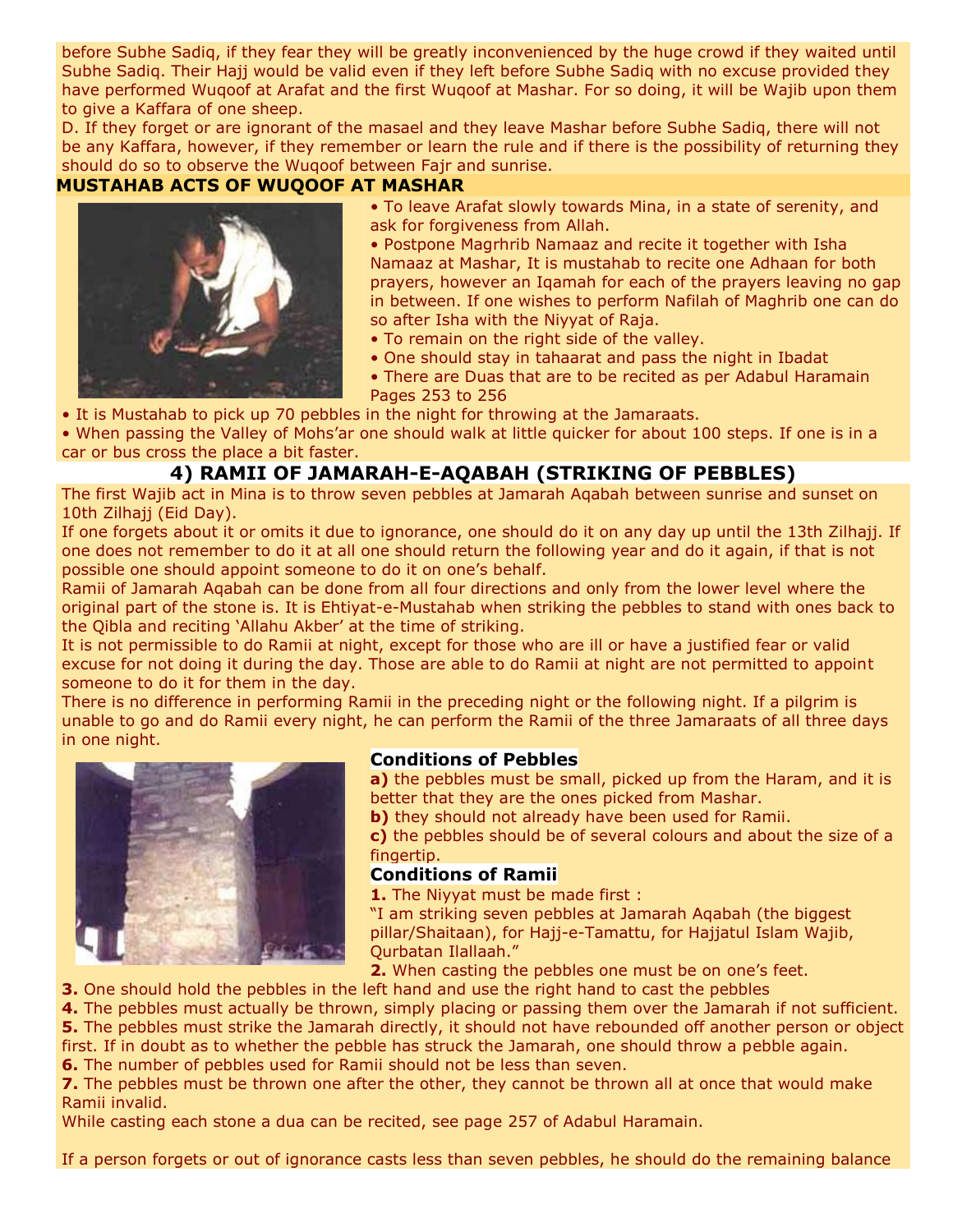provided he remembers or learns about the masael before Muwalat has been disrupted and the sequence has broken. Otherwise he must cast the remaining pebbles and then repeat it again. When in doubt as to how many pebbles cast always assume the lesser number and complete the balance.

## **5) QURBANI (SACRIFICE)**

Qurbani is the second act in Mina. Qurbani can be of a camel, cow or sheep on the day of Eid. It is preferable that the animal should be HEALTHY Every pilgrim must perform his own Qurbani, if two or more wish to do it together, it will not be accepted.

If someone due to forgetfulness, ignorance or some good reason does not do Qurbani on Eid day, he should do it by the end of Zilhajj, as per Ahwat there should be no delay.

For the dua to be recited at the time of slaughter please refer to Adabul Haramain Page 259

### **MASAELS OF QURBANI**

A. It is a Wajib condition that Qurbani is preceded by Niyyat :

"I am giving this Qurbani (sacrifice), for Hajj-e-Tamattu, for Hajjatul Islam Wajib, Qurbatan Ilallaah." B. If a person has appointed someone else to slaughter the animal on his behalf, then the appointed person would do the Niyyat the same way but expressing that fact.

C. If the person himself is present while the appointed person is slaughtering the animal it is Ahwat for him to do Niyyat also.

## **6) TAQSEER OR HALQ**

Halq or Taqseer is Wajib once the Qurbani has been done. Halq means to shave off hair on one's head. If a person has braided their hair or used some adhesive to stick hair onto the head, the as per Ehtiyat-e-Wajib one must shave off the hair completely. Taqseer means to cut a little of the hair and/or the nails.

### **MUSTAHAB ACTS AT THE TIME OF DOING HALQ**

At the time of doing Halq one should

• Face the quibla

• Shave the top right hand side of his head first and end at the place opposite the raised bones behind the two ears.

- While shaving it is mustahab to recite the duas cited in Adabul Haramain on page 260
- One should bury the hair in mina (if possible)

• One should also cut a little hair from the moustache and beard and cut his nails after shaving

#### **MASAELS REGARDING HALQ AND TAQSEER**

**A.** Women and hermaphrodites should do Taqseer only, which means cutting the nails or some of the hair. They are NOT permitted to shave off the hair from their heads. It is advisable to cut the nails and a little hair.

**B.** Halg or Tagseer should be preceded by Niyyat:

"I am doing Halq/Taqseer, for Hajj-e-Tamattu, for Hajjatul Islam Wajib, Qurbatan Ilallaah."

**C.** It is recommended for the person doing the shaving to also make the niyyat.

**D.** When Halq/Taqseer has been completed, all those acts which were forbidden to them in the state of Ihraam (see pg 18) become Halaal EXCEPT sexual intercourse, hunting and using perfume (or anything sweet smelling).

**E.** As per Ehtiyat-e-Wajib, Ramii, Qurbani and Halq/Taqseer should be carried out in that order. However, if someone forgets and changes the order they carry out these actions then there is no objection. If a person changes the order purposely, it is not Wajib to repeat the actions in the correct order but it is Ahwat to do so if possible.

## **7) TAWAAF OF HAJJ OR TAWAAF OF ZIYARAAT**

Tawaaf of Hajj or Tawaaf-e-Ziyarat is Wajib, One should travel from Mina to Makkah to perform this act, however it is not Wajib to travel to Makkah immediately, one can delay this until the 11th day of Zilhajj. Actually one can perform this Tawaaf at any time up until the end of Zilhajj but it is Ahwat not to delay. The Niyyat will be just like that of the Tawaaf performed in Umra except that it is for Hajj-e-Tamattu : "I am performing Tawaaf of Hajj (also called Tawaaf of Ziyarat) , for Hajj-e-Tamattu, for Hajjatul Islam Wajib, Qurbatan Ilallaah."

## **8) TWO RAKAAT NAMAAZ OF TAWAAF**

This Namaaz is a two Rakaat Namaaz just like Fajr prayers and is Wajib after every Tawaaf. This prayer can be recited silently or loudly. It is Ehtiyat that this Namaaz be performed immediately after Tawaaf and behind Maqam-e-Ibrahim.

"I am reciting 2 Rakaat Namaaz of Tawaaf, for Hajj-e-Tamattu, Wajib Qurbatan Illallah"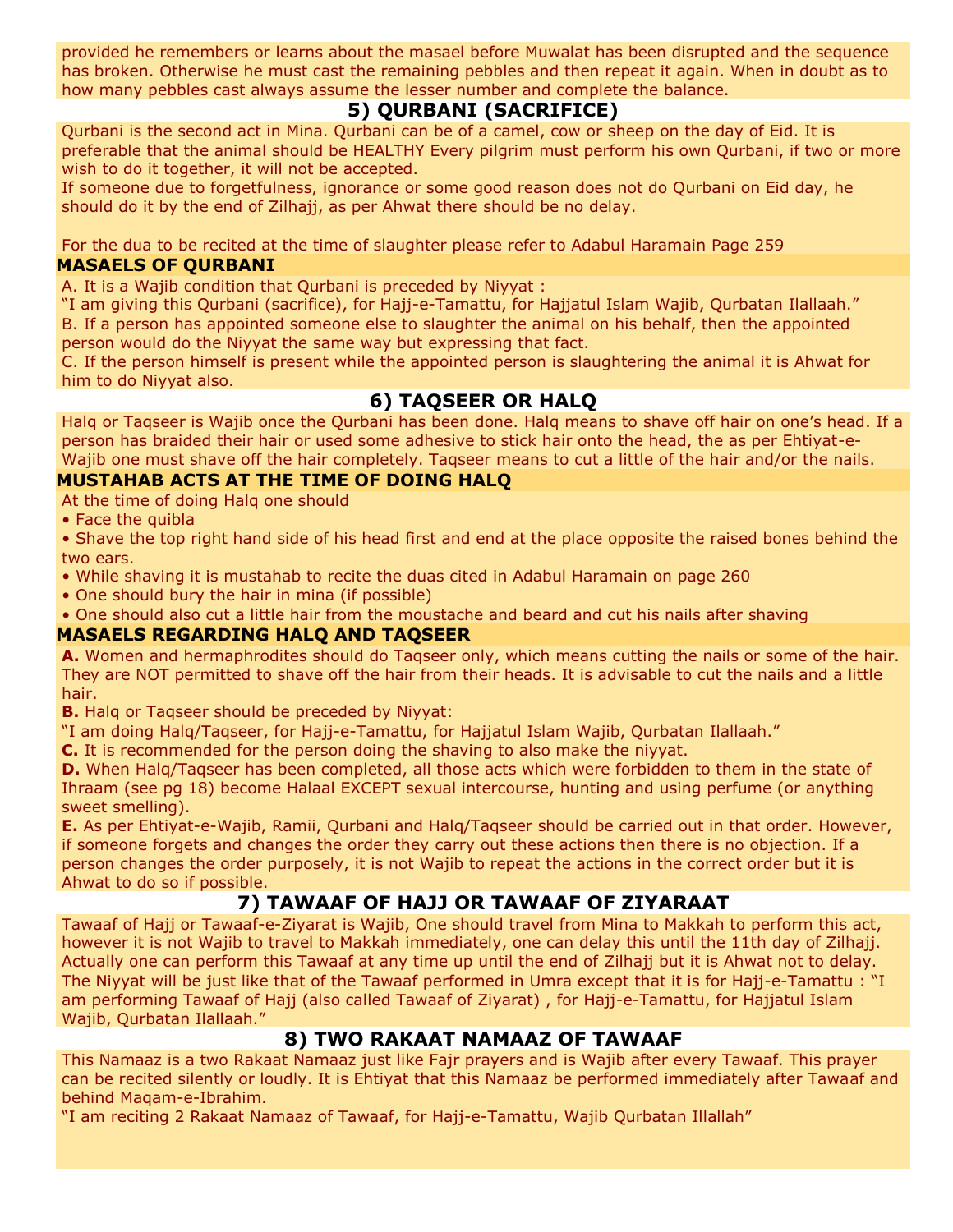### **9) SAEE**

Saee must be performed after Tawaaf and its Namaaz and is Wajib. Just as in Umra the Saee is the walk seven times between Safa and Marwa. Niyyat should be as before except that it is for Hajj : "I am doing Saee between Safa and Marwa for Hajj-e-Tamattu, for Hajjatul Islam Wajib, Qurbatan Ilallaah."

### **10) TAWAAF-UN-NISA**

Tawaaf-un-Nisa (the Tawaaf of Women), is the tenth part of Hajj-e-Tamattu. All the conditions of Tawaaf are the same as before except the niyyat should express the wordings of Tawaaf-un-Nisa : "I am performing Tawaaf-un-Nisa , for Hajj-e-Tamattu, for Hajjatul Islam Wajib, Qurbatan Ilallaah."

## **11) TWO RAKAAT NAMAAZ OF TAWAAF-UN-NISA**

This Namaaz is a two Rakaat Namaaz just like Fajr prayers and is Wajib after every Tawaaf. This prayer can be recited silently or loudly. It is Ehtiyat that this

Namaaz be performed immediately after Tawaaf and behind Maqam-e-Ibrahim. "I am reciting 2 Rakaat Namaaz of Tawaaf-un-Nisa, for Hajj-e-Tamattu, for Hajjatul Islam Wajib, Qurbatan Ilallaah."

### **RELATED MASAEL**

**A.** A person going for Hajj-e-Tamattu is not permitted to perform Tawaaf and Saee for Hajj before going to Arafat and Mashar. However, if a person feels that he will not be able to perform these acts after returning form Mina to Makkah, like an old man who fears inconvenience due to the huge crowds of pilgrims, or a lady who knows that she will be in Haidh or Nifas, then he/she is allowed to perform them before going to Arafat, Mashar and Mina. It is Ahwat that if a person finds that they can actually perform Tawaaf and Saee on the 11th, 12th or 13th of Zilhajj, then they should be repeated.

**B.** When a person has completed Tawaaf of Ziyarat, its Namaaz and Saee, the smelling or using of perfume or sweet fragrances becomes permissible, as well as the other things that became Halaal after Halq/Taqseer, however, sexual intercourse and hunting are still forbidden.

**C.** Once Tawaaf-un-Nisa is and its Namaaz are completed, sexual intercourse and hunting become Halaal, however, hunting inside the precinct of the Haram is Haraam due to the sanctity of the area.

**D.** If a person knowingly, out of ignorance or forget to perform Tawaaf-un-Nisa and its Namaaz, his Hajj is still Valid. BUT it is WAJIB for a pilgrim to perform this Tawaaf and its Namaaz, otherwise a woman will never be Halaal for him. Such a person cannot marry, nor can he witness any nikkah, as per Ahwat, such a person should not give witness. Similarly, for a woman pilgrim who has not performed Tawaaf-un-Nisa and its Namaaz, a man cannot be Halaal for her.

### **12) WUQOOF AT MINA ON THE NIGHTS OF 11TH AND 12TH OF ZILHAJJ**

The twelfth Wajib act in Hajj-e-Tamattu, is to remain in Mina during the 11th and 12th nights. If a person hunts or has sexual intercourse, it is Wajib to stay on the 13th night also and then perform Ramii of all three Jamaraats after sunrise. For one who goes to Makkah on Eid day to perform Tawaaf etc, it is Wajib for them to return to Mina and spend the night there.

One the twelfth day a pilgrim is allowed to return to Makkah after Dhuhr and not before. If he cannot return until nightfall, he must spend the night, that is the 13th in Mina and perform Ramii of all three Jamaraat on the 13th day.

There should be a niyyat for remaining in Mina : "I am Halting in Mina tonight, for Hajj-e-Tamattu, for Hajjatul Islam Wajib, Qurbatan Ilallaah."

It is Wajib that a pilgrim remains in Mina at least until midnight. After midnight, he can go out if he likes but it is Ehtiyat-e-Mustahab not to enter Makkah until Subhe Sadiq.



If a person does not remain in Mina during those nights without a valid reason, he will have committed a sin, but his Hajj will still be valid. The person should give a Kaffara of one sheep for every night which has been missed out. If a person has good reason for not spending the night(s) in Mina for a good reason, like being ill or attending to a sick person, then he has committed no sin but as per Ahwat he should give a Kaffara of a sheep.

For person who wishes to go to Makkah solely for remaining awake there, engaging in acts of worship and doing nothing except necessary things such as eating and drinking, responding to the call of nature, renewing wudhu, it is not Wajib to stay in Mina, neither does it have any Kaffara.